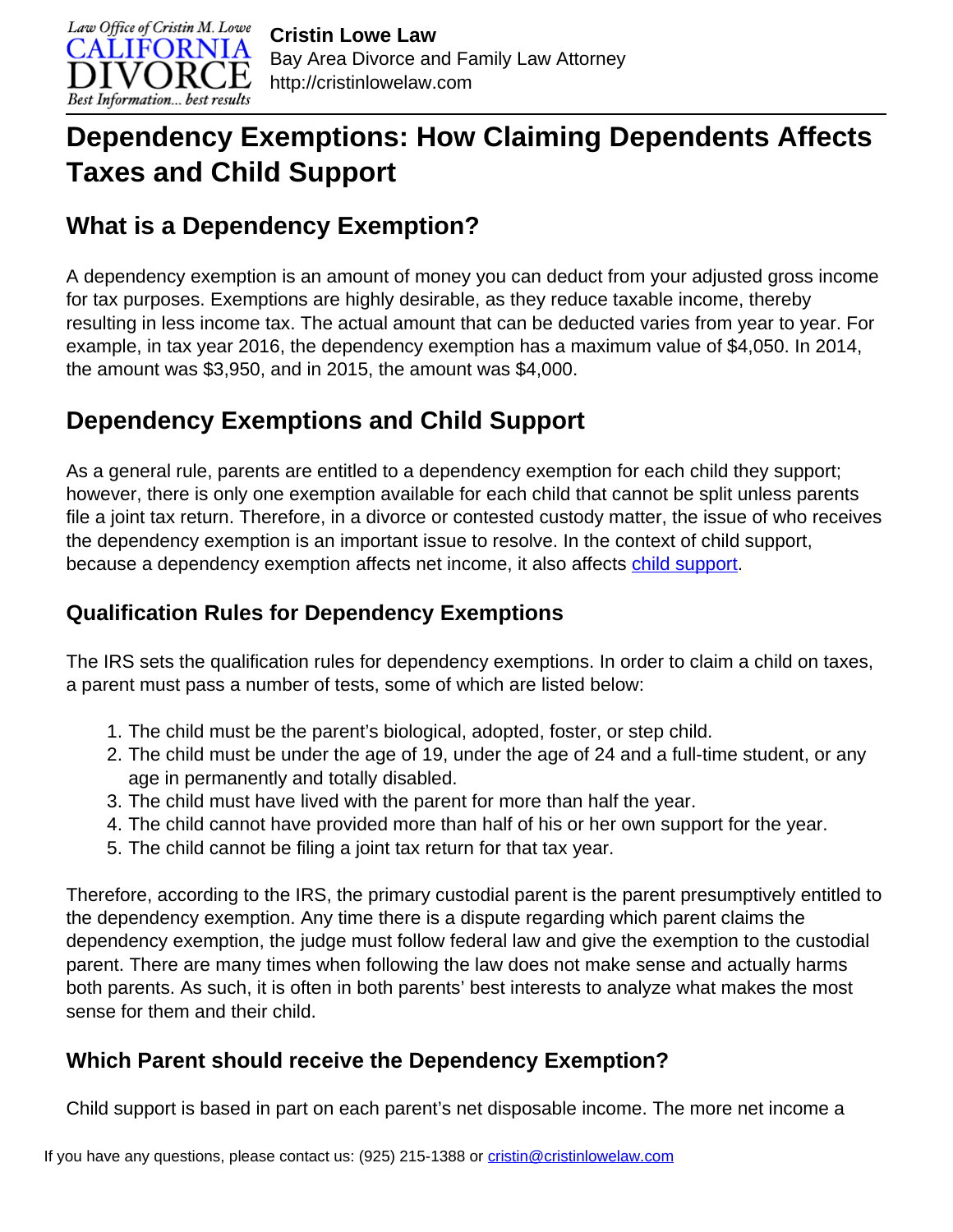

**Cristin Lowe Law** Bay Area Divorce and Family Law Attorney http://cristinlowelaw.com

child support payor has, the greater the child support obligation. The more net income a child support payee has, the less the child support obligation. Dependency exemptions typically increase net income, thereby either increasing or decreasing child support, depending on who claims the child. Claiming a child does not create a "dollar for dollar" increase or decrease in child support, so it is important to specifically determine the benefit or loss.

As a general rule, the parent who earns more taxable income receives a greater value for the dependency exemption. For a parent with little to no taxable income, there is a very limited benefit to this exemption. For example, a [stay at home parent](http://cristinlowelaw.com/i-am-a-stay-at-home-mom-getting-a-divorce-should-i-get-a-job/) has no income except for possibly [spousal](http://cristinlowelaw.com/practice-areas/spousal-support/california-spousal-support-calculator/) [support \(alimony\)](http://cristinlowelaw.com/practice-areas/spousal-support/california-spousal-support-calculator/). "Deducting" \$4,000 from no earned income will result in no benefit to that parent. Conversely, assume the other parent earns \$100,000 a year. That parent would benefit from deducting \$4,000 from earned income because that parent would pay less in taxes.

In the scenario above, it may make more sense for the stay at home parent to allow the working parent to claim the child. The stay at home parent loses nothing, but because the working parent's net income increases, the working parent would likely pay more in child support. The stay at home parent benefits from more child support, and the working parent has more net income due to the dependency exemption. Both parents have more money in their pocket due to the tax savings.

Conversely, when a parent earns too much income, the dependency exemption begins to lose value, up to the entire amount. A parent earning in excess of \$400,000 annually will likely receive no benefit to claiming a child on taxes. Therefore, assuming the other parent earns less, the high earning parent should make sure the other parent claims the children as dependents.

You can use our [Child Support Calculator](http://cristinlowelaw.com/practice-areas/child-support/california-child-support-calculator/) to find out how the dependency exemption will affect the child support in your case.

If a custodial parent wishes to give the dependency exemption to the other parent, it is generally a good idea for both parents to complete and sign documentation that supports their agreement. The formal document is **IRS Form 8332**. In addition, their agreement should be reflected in their child support orders.

An agreement to release a dependency exemption to the other parent can be done on an annual basis, or for any agreed upon period of time. It can be revoked through both a court order and with IRS Form 8332. It can also be changed when circumstances change. Since the future is always uncertain, especially when it comes to children, it's important to make sure that agreements regarding dependency exemptions allow for that uncertainty.

#### **Dependency Exemptions and Filing Status**

What parents cannot do is change their tax filing status. Many people mistakenly believe that filing taxes as Single or Head of Household can be interchanged with the dependency exemptions.